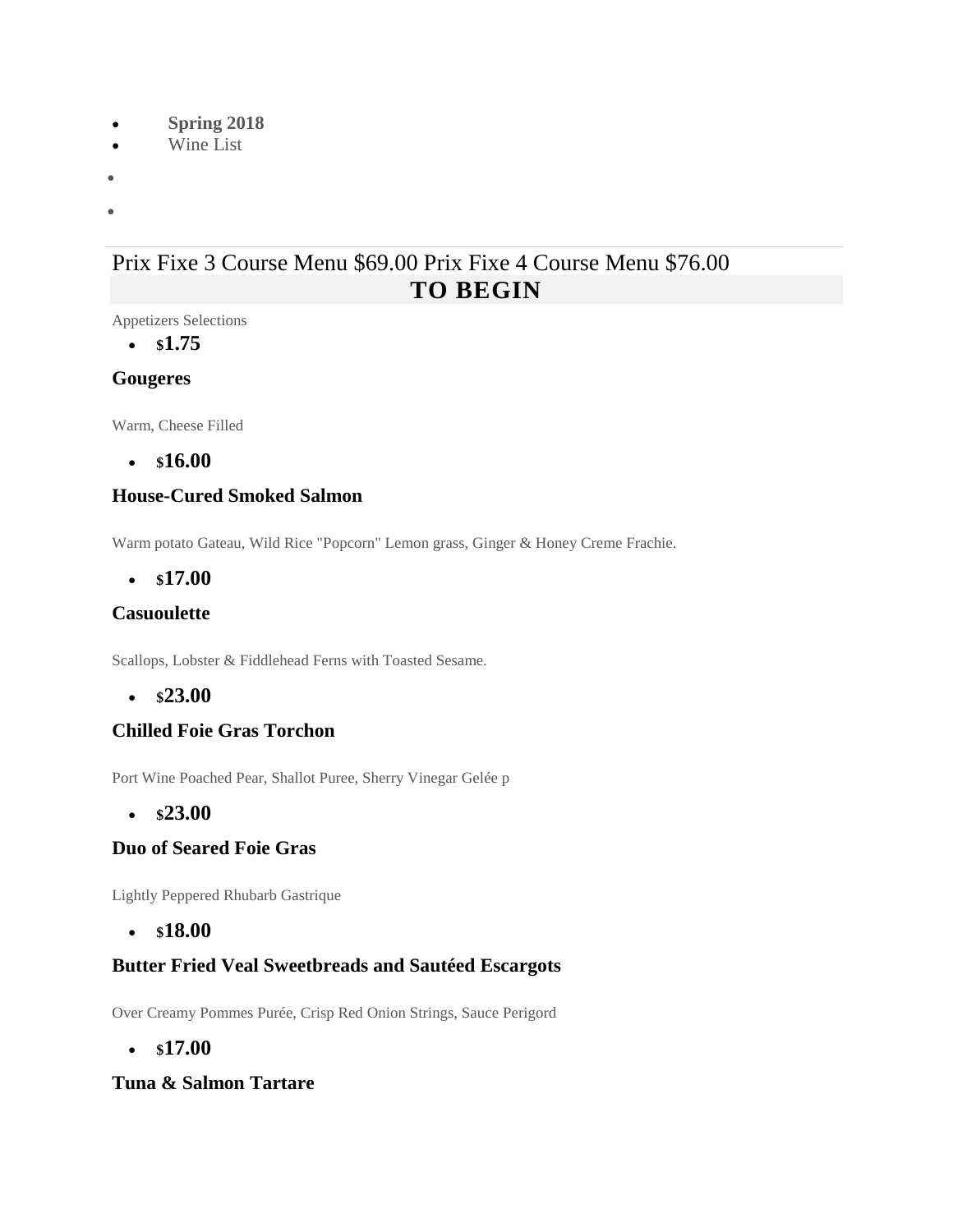In the Style of the Côte d'Azur, Flash Fried Shaved Fennel, Parsley Oil

### • **\$16.00**

### **A Classic Presentation of Country Pâté**

Squab Liver Mousse & Dried Sausage, Traditional Garnish

## **NEXT**

Soup & Salad Selections

• **\$12.00**

### **Spring Pea Soup**

English Pea Flan

• **\$12.00**

### **Chilled Terrine**

Grilled & Roasted Vegetables, Candied Pecans and Grilled Asian Pear

• **\$13.00**

### **Salade Lyonnaise**

Frisée, Bacon Lardons, Medium Poached Egg, Croutons, Mustard Vinaigrette

• **\$13.00**

### **Mixed Greens**

Pickled Baby Beets, Pomegranate-Absinthe Vinaigrette, Puffed Wild Rice & Wild French Strawberries.

## **SIDE DISHES**

#### • **\$9.00**

### **Potatoes**

Creamy Whipped Mashed Potatoes

• **\$9.00**

### **Sauteed Potato Gnocchi**

• **\$8.00**

### **Fingerling Potatoes**

Lyonnaise Style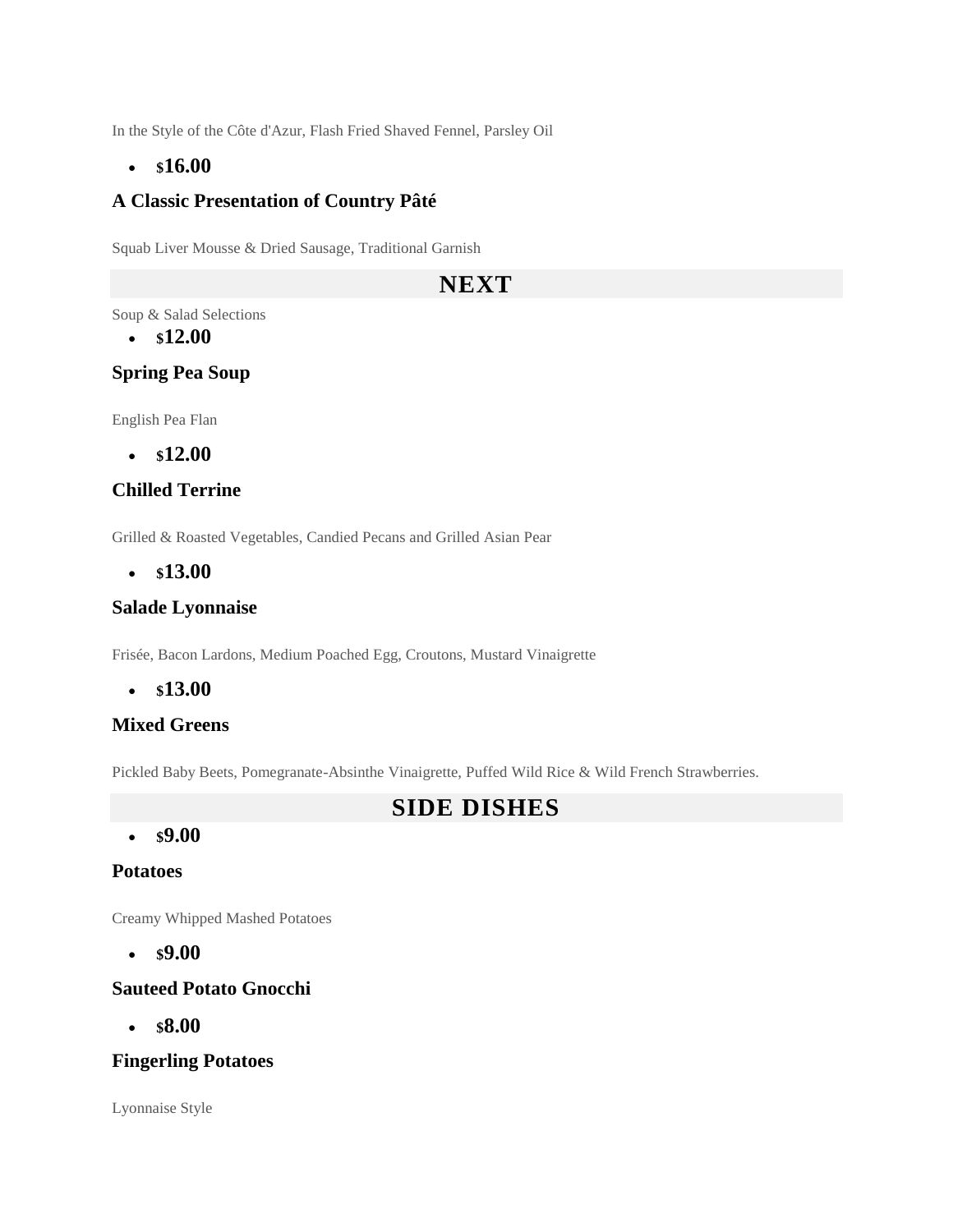### • **\$9.00**

### **Moroccan Couscous**

Pickled Figs, Pistachios & Pine Nuts

• **\$9.00**

### **Vegetable Side**

This Evening's Seasonal Offerings

## **AND NOW**

Main Courses Selections

• **\$34.00**

## **Filet of Wild Alaskan Halibut**

Grilled Asparagus & Casoulette Provencal, Beurre Rouge

• **\$30.00**

### **Sauteed Wild Scottish Salmon**

Roasted Root Vegetables, Peruvian Potato, Tarragon Mustard Sauce.

• **\$30.00**

### **Whole Roasted Semi bonles Cornish Hen**

Petit Pois, Sweet Carrot Puree, Rosti Potato

• **\$31.00**

### **Roast Saddle & Leg of Rabbit**

Stone Ground Mustard, Sage Butter Gnocchi, Sauteed Red Chard.

• **\$32.00**

### **Lamb Shank**

Slowly Braised, Moroccan Style, Over Couscous with Candied Figs, Toasted Pine Nuts & Pistachios

• **\$33.00**

### **Chimichurri Marinated Hanger Steak**

Morels a la Creme, Fingerling Potatoes Lyoannaise Style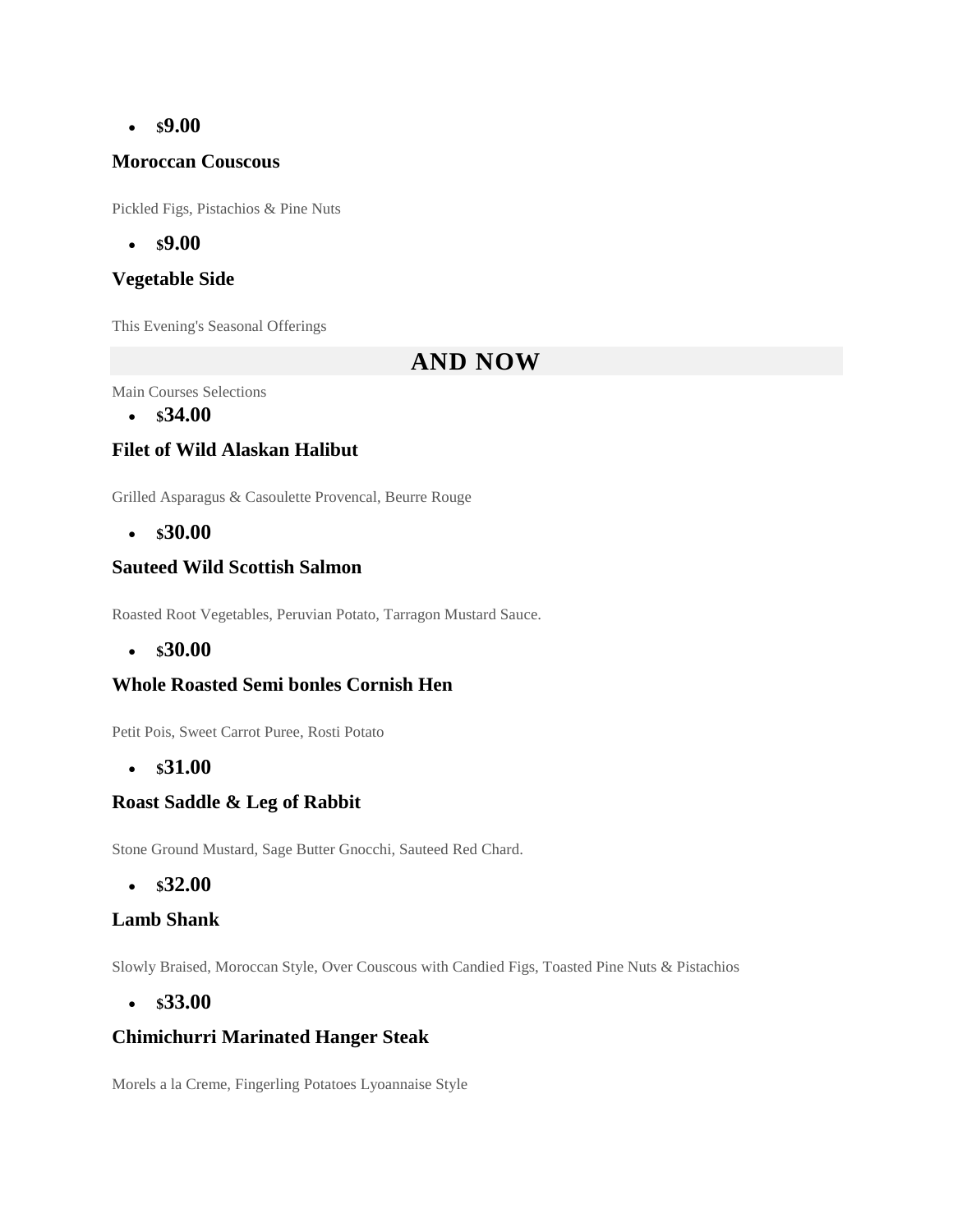### • **\$30.00**

## **Crispy Roast Duck a l'Orange Tres Classique**

With Wild Rice Pilaf and Candied Orange Zest, Brussels Sprouts Leaves in Brown Butter.

### **House Made Pasta**

This Evening's Preparation.

• **\$29.00**

### **This Evenings Seasonal Vegetarian Entrée Preparation**

# **FINALLY**

• **\$1.75**

## **Grand Marnier Chocolate Truffles**

• **\$12.00**

## **Mango Cheesecake**

Tropical Fruit Compote, Coconut Bavarois

• **\$12.00**

## **Hot Frangelico Soufflé**

Toasted Hazelnuts and Frangelico Cream

• **\$11.00**

### **Nouveau Grand Marnier Crème Brulée**

Citron Sablé, Blood Orange Cremé

• **\$12.00**

## **Hot Fallen Chocolate Soufflé**

Butterscotch Gelato

• **\$12.00**

### **Chocolate Dacquoise**

Crème Anglaise

• **\$11.00**